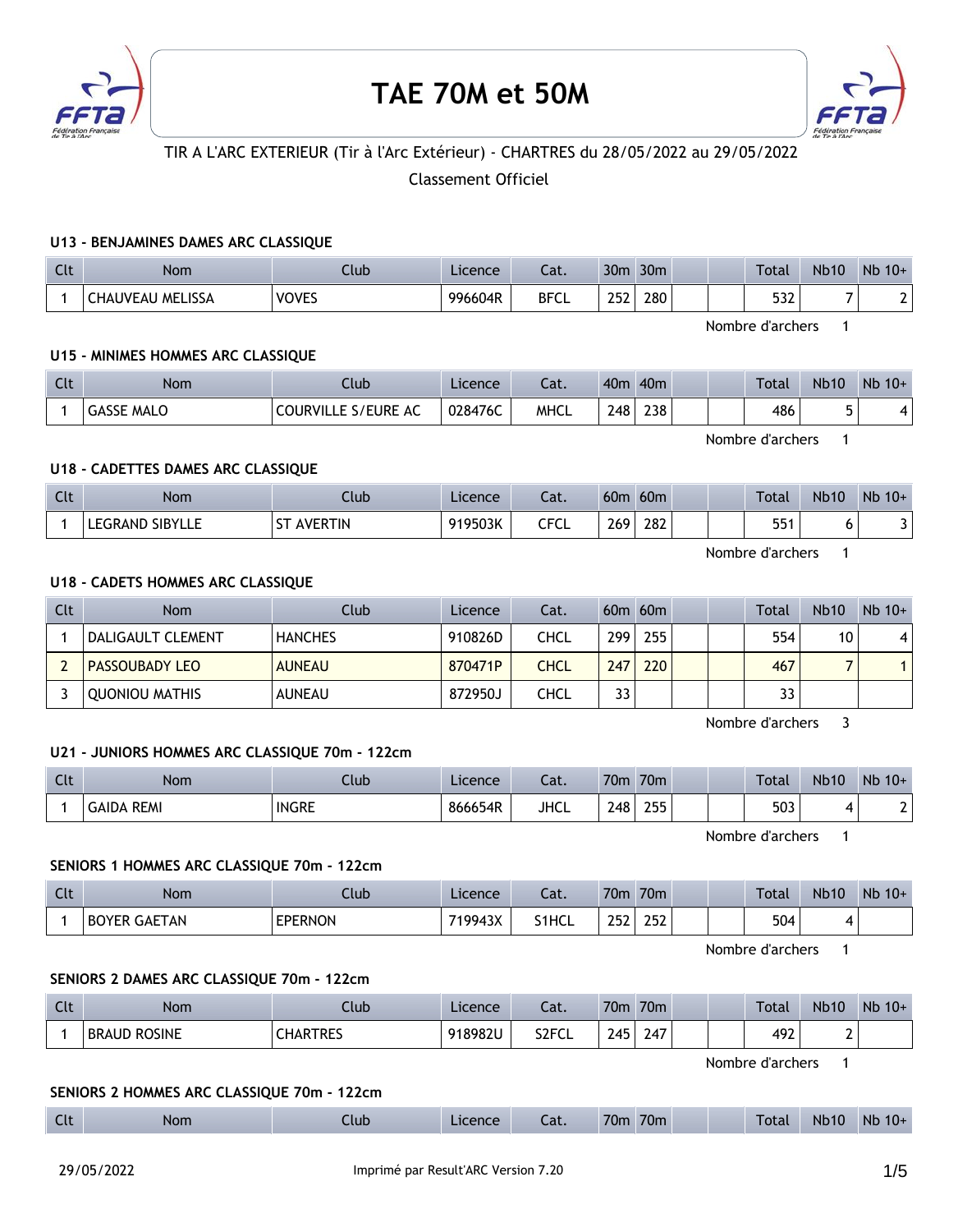| PHE<br>$\cdots$<br>___ | .OUR '<br>ΔN(<br>,,,,<br>$\sim$ $\sim$ | 958229D | S <sub>2</sub> HCL | 284<br>__ | 303 |  | 587 |  |  |
|------------------------|----------------------------------------|---------|--------------------|-----------|-----|--|-----|--|--|
|                        |                                        |         |                    |           |     |  |     |  |  |

Nombre d'archers 1

#### **SENIORS 3 HOMMES ARC CLASSIQUE 60m - 122cm**

| $C1+$<br><b>CU</b> | <b>Nom</b>           | Jlub                                 | Licence | ำ<br>-al. | 60 <sub>m</sub> | 60 <sub>m</sub> |  | <b>Total</b> | <b>Nb10</b> | $Nb$ 10+ |
|--------------------|----------------------|--------------------------------------|---------|-----------|-----------------|-----------------|--|--------------|-------------|----------|
|                    | <b>MARIE LAURENT</b> | <b>ESSARTS</b><br>LE-ROI<br>'''S-L∟∶ | 882320U | S3HCL     |                 |                 |  |              |             |          |

Nombre d'archers 1

## **SENIORS 1 HOMMES ARC A POULIES 50m - 80cm**

| <b>Clt</b> | <b>Nom</b>            | Club                 | Licence | Cat.               |     | 50 <sub>m</sub> 50 <sub>m</sub> |  | Total | <b>Nb10</b> | $Nb$ 10+       |
|------------|-----------------------|----------------------|---------|--------------------|-----|---------------------------------|--|-------|-------------|----------------|
|            | MARIE-ELISE MATTHIEU  | NOGENT LE ROI        | 722914B | S <sub>1</sub> HCO | 337 | 325                             |  | 662   | 27          | 7              |
|            | <b>VICENTE ADRIEN</b> | <b>FONTAINEBLEAU</b> | 747127V | S <sub>1</sub> HCO | 319 | 322                             |  | 641   | 20          | 9              |
|            | <b>EGRET NICOLAS</b>  | <b>VOVES</b>         | 609247A | S <sub>1</sub> HCO | 306 | 316                             |  | 622   | 14          | 5.             |
|            | <b>BRUNAUD JERRY</b>  | <b>EPERNON</b>       | 741944L | S <sub>1</sub> HCO | 308 | 310                             |  | 618   | 14          | $\overline{4}$ |

Nombre d'archers 4

## **SENIORS 2 HOMMES ARC A POULIES 50m - 80cm**

| Clt | <b>Nom</b>             | Club                       | Licence | Cat.                           |       | 50 <sub>m</sub> 50 <sub>m</sub> |  | Total | <b>Nb10</b> | $Nb$ 10+        |
|-----|------------------------|----------------------------|---------|--------------------------------|-------|---------------------------------|--|-------|-------------|-----------------|
|     | <b>DUPLAN CEDRIC</b>   | COURVILLE S/EURE AC        | 428854W | S <sub>2</sub> HCO             | 328   | 333                             |  | 661   | 29          | 10 <sup>1</sup> |
|     | <b>GASSE NICOLAS</b>   | <b>COURVILLE S/EURE AC</b> | 268245W | S <sub>2</sub> H <sub>CO</sub> | 327   | 332                             |  | 659   | 30          | 10 <sup>1</sup> |
|     | <b>WELSCH MICHAEL</b>  | <b>EPERNON</b>             | 754794D | S <sub>2</sub> HCO             | 323 l | 330                             |  | 653   | 23          | 6 <sup>1</sup>  |
|     | <b>DUPLAN LUDOVIC</b>  | <b>COURVILLE S/EURE AC</b> | 428855X | S <sub>2</sub> H <sub>CO</sub> | 313   | 325                             |  | 638   | 20          | 8 <sup>1</sup>  |
|     | <b>BIET PATRICK</b>    | <b>CHARTRES</b>            | 224858L | S <sub>2</sub> HCO             | 309   | 297                             |  | 606   | 18          | 6 <sup>1</sup>  |
| 6   | <b>PFEIFFER MICHEL</b> | NEMOURS SAINT PIERRE       | 924577A | S <sub>2</sub> H <sub>CO</sub> | 297   | 281                             |  | 578   | 8           |                 |

Nombre d'archers 6

## **SENIORS 3 HOMMES ARC A POULIES 50m - 80cm**

| $C1+$<br>. | <b>Nom</b>                       | Llub            | Licence | $\sim$<br>cal. | 50 <sub>m</sub> | 50 <sub>m</sub> |  | <b>Total</b> | <b>Nb10</b>   | Nb<br>$10+$ |
|------------|----------------------------------|-----------------|---------|----------------|-----------------|-----------------|--|--------------|---------------|-------------|
|            | <b>OLIVIER</b><br>`HERE<br>BLACI | <b>SURESNES</b> | 250642M | S3HCO          | 24E             | $\sim$<br>ےدد   |  | 647          | $\sim$<br>ر _ | 6           |

Nombre d'archers 1

### **U15 - MINIMES DAMES ARC CLASSIQUE 30m - 80cm**

| Clt | Nom                            | Jlub                       | ∟icence | $\sim$<br>-al. | 30 <sub>m</sub>              | 30 <sub>m</sub> |  | Total | <b>Nb10</b> | <b>Nb</b><br>$10+$ |
|-----|--------------------------------|----------------------------|---------|----------------|------------------------------|-----------------|--|-------|-------------|--------------------|
|     | <b>MARINE</b><br><b>BREANT</b> | <b>ROI</b><br><b>NOGEN</b> | 986649V | <b>MFCL</b>    | $^{\circ}$<br>ıд<br><u>_</u> | 169             |  | 383   | -           |                    |

Nombre d'archers 1

#### **U15 - MINIMES HOMMES ARC CLASSIQUE 30m - 80cm**

| <b>Clt</b> | Nom                      | -lub                             | Licence | $\sim$<br>cal. | 30 <sub>m</sub> | 30 <sub>m</sub> |  | Total       | <b>Nb10</b> | Nb<br>$10+$ |
|------------|--------------------------|----------------------------------|---------|----------------|-----------------|-----------------|--|-------------|-------------|-------------|
|            | <b>FTHANAEL</b><br>ARLOT | <b>ROI</b><br>NOGEN <sup>-</sup> | 995596V | <b>MHCL</b>    | 205             | $\sim$<br>LLL   |  | 107<br>− ∠. |             |             |

Nombre d'archers 1

#### **U21 - JUNIORS HOMMES ARC CLASSIQUE 50m - 122cm**

| $\Gamma$<br><b>UU</b> | Nom                 | Ilub            | Licence | $-1$<br>cal. | 50 <sub>m</sub> | 50 <sub>m</sub>      |  | Total | <b>Nb10</b> | Nb<br>$10+$ |
|-----------------------|---------------------|-----------------|---------|--------------|-----------------|----------------------|--|-------|-------------|-------------|
|                       | <b>HAUTIN LOUIS</b> | <b>CHARTRES</b> | 808771Z | <b>JHCL</b>  | 274             | $\sim$ $\sim$ $\sim$ |  | 544   |             |             |

Nombre d'archers 1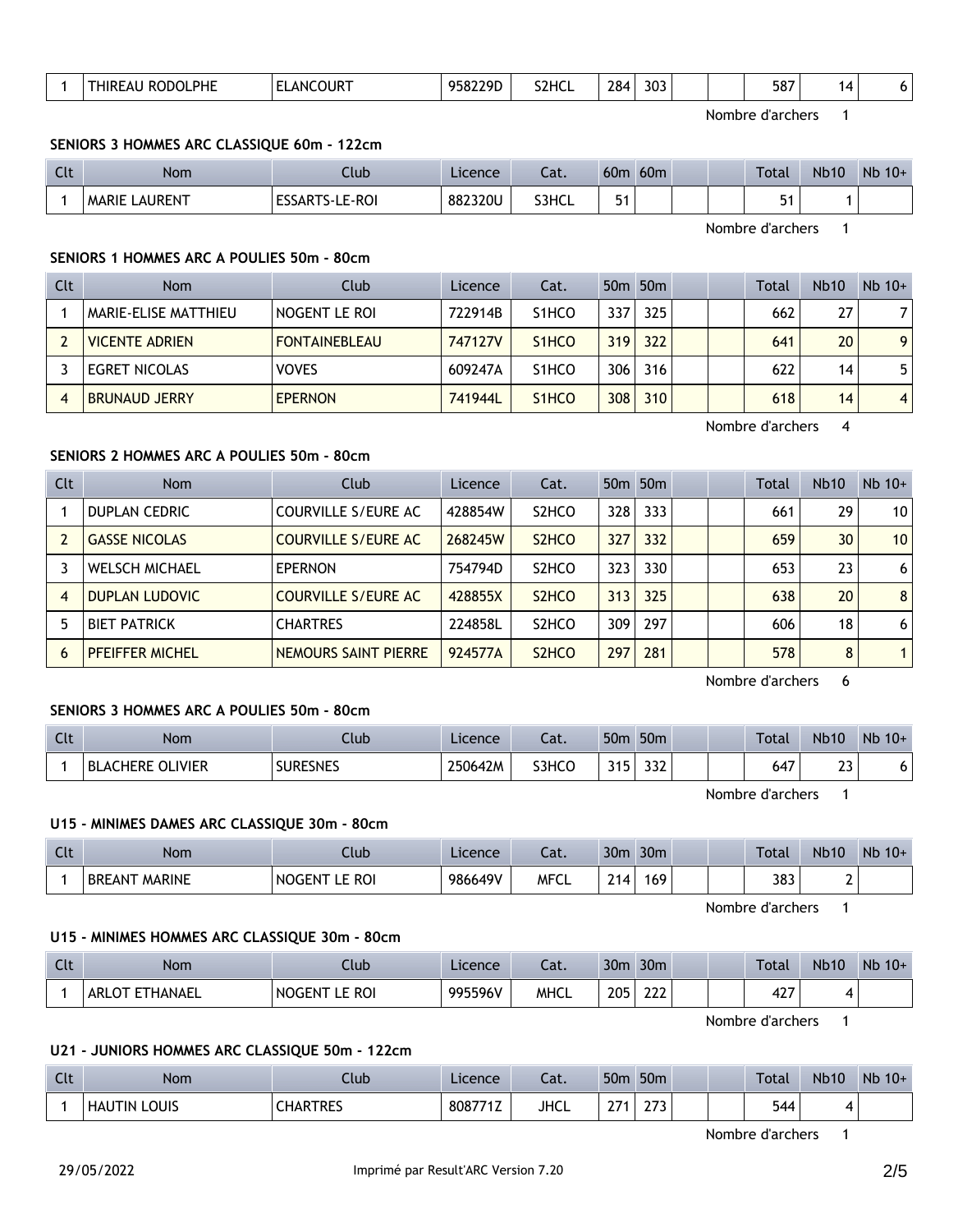## **SENIORS 1 DAMES ARC CLASSIQUE 50m - 122cm**

| Clt | Nom                   | Club            | Licence | Cat.  |     |     | 50m 50m 50m 50m | Total | <b>Nb10</b> | $Nb$ 10+ |
|-----|-----------------------|-----------------|---------|-------|-----|-----|-----------------|-------|-------------|----------|
|     | BRES CLAIRE-ELINE     | ESSARTS-LE-ROI  | 665234F | S1FCL | 294 | 299 |                 | 593   | 10          |          |
|     | <b>POULAIN MELINA</b> | <b>CHARTRES</b> | 958385Y | S1FCL | 253 | 218 |                 | 471   |             |          |

Nombre d'archers 2

# **SENIORS 1 HOMMES ARC CLASSIQUE 50m - 122cm**

| Clt            | <b>Nom</b>             | Club                   | <b>Licence</b> | Cat.               |     | 50 <sub>m</sub> 50 <sub>m</sub> |  | Total | <b>Nb10</b>     | $Nb$ 10+       |
|----------------|------------------------|------------------------|----------------|--------------------|-----|---------------------------------|--|-------|-----------------|----------------|
|                | HUET JONATHAN          | COURVILLE S/EURE AC    | 347793L        | S <sub>1</sub> HCL | 302 | 311                             |  | 613   | 13 <sub>1</sub> | 2 <sup>1</sup> |
|                | <b>LEONARD MICKAEL</b> | ESSARTS-LE-ROI         | 014390S        | S <sub>1</sub> HCL | 305 | 294                             |  | 599   | 11              | 31             |
|                | <b>MANACH FLORIAN</b>  | <b>CHARTRES</b>        | 401296S        | S <sub>1</sub> HCL | 288 | 289                             |  | 577   |                 |                |
| $\overline{4}$ | MONTEILLIET LUDOVIC    | <b>LAMOTTE BEUVRON</b> | 031531Y        | S <sub>1</sub> HCL | 281 | 286                             |  | 567   | 9               |                |
|                | MESSAGER CLEMENT       | <b>HOUILLES</b>        | 876055J        | S <sub>1</sub> HCL | 287 | 280                             |  | 567   | 4               |                |
| 6              | <b>BESNARD PIERRE</b>  | <b>CHARTRES</b>        | 837570C        | S <sub>1</sub> HCL | 280 | 235                             |  | 515   | 6               | 2 <sup>1</sup> |

Nombre d'archers 6

# **SENIORS 2 DAMES ARC CLASSIQUE 50m - 122cm**

| Clt | <b>Nom</b>                 | Club                      | Licence | Cat.               |     | 50 <sub>m</sub> 50 <sub>m</sub> |  | Total | <b>Nb10</b>       | $Nb$ 10+ |
|-----|----------------------------|---------------------------|---------|--------------------|-----|---------------------------------|--|-------|-------------------|----------|
|     | LOISEAU SANDRINE           | <b>FLEURY LES AUBRAIS</b> | 976229U | S <sub>2</sub> FCL | 300 | 293                             |  | 593   | $12 \overline{ }$ |          |
|     | MARIE-ELISE STEPHANIE      | NOGENT LE ROI             | 716850K | S <sub>2</sub> FCL | 268 | 282                             |  | 550   | 8                 | 31       |
|     | <b>HANTEVILLE FABIENNE</b> | ALENCON ADD               | 862053P | S <sub>2</sub> FCL | 260 | 277                             |  | 537   | 10                | 4        |
|     | <b>QUONIOU SANDRINE</b>    | <b>AUNEAU</b>             | 935578H | S <sub>2</sub> FCL | 228 | 182                             |  | 410   | 5                 |          |

Nombre d'archers 4

# **SENIORS 2 HOMMES ARC CLASSIQUE 50m - 122cm**

| Clt | <b>Nom</b>                | Club            | Licence | Cat.               |     | 50 <sub>m</sub> 50 <sub>m</sub> |  | <b>Total</b> | <b>Nb10</b>    | $Nb$ 10+       |
|-----|---------------------------|-----------------|---------|--------------------|-----|---------------------------------|--|--------------|----------------|----------------|
|     | <b>GOMEZ BRUNO</b>        | <b>LEVES</b>    | 835243Y | S <sub>2</sub> HCL | 323 | 319                             |  | 642          | 20             | 8 <sup>1</sup> |
|     | <b>ESNAULT LAURENT</b>    | <b>ARROU</b>    | 934177K | S <sub>2</sub> HCL | 286 | 276                             |  | 562          | 8              | 2 <sup>1</sup> |
| 3   | LIGOT GUILLAUME           | <b>DREUX</b>    | 934944U | S <sub>2</sub> HCL | 257 | 276                             |  | 533          | 7              | $\vert$ 4      |
| 4   | <b>CORDIER NICOLAS</b>    | <b>BROU</b>     | 008912M | S <sub>2</sub> HCL | 230 | 233                             |  | 463          | 3              |                |
| 5   | <b>OUONIOU CHRISTOPHE</b> | <b>AUNEAU</b>   | 978916P | S <sub>2</sub> HCL | 222 | 208                             |  | 430          | 5              |                |
| 6   | <b>PASSOUBADY PANDIAN</b> | <b>AUNEAU</b>   | 974511B | S <sub>2</sub> HCL | 204 | 200                             |  | 404          | 5              | 2 <sup>1</sup> |
|     | <b>SUFFICE BRUNO</b>      | <b>VOVES</b>    | 742237E | S <sub>2</sub> HCL | 199 | 203                             |  | 402          | 3              |                |
| 8   | <b>JOUVET RALPH</b>       | NOGENT LE ROI   | 990266B | S <sub>2</sub> HCL | 197 | 189                             |  | 386          | $\overline{2}$ |                |
| 9   | <b>BOTTEREAU FREDERIC</b> | <b>CHARTRES</b> | 958384X | S <sub>2</sub> HCL | 185 | 155                             |  | 340          | 1              |                |

Nombre d'archers 9

# **SENIORS 3 DAMES ARC CLASSIQUE 50m - 122cm**

| C14<br>بالما | <b>Nom</b>            | Jub                           | Licence | $\sim$<br>cal. | 50 <sub>m</sub> | 50 <sub>m</sub> |  | Total | <b>Nb10</b> | <b>Nb</b><br>$10+$ |
|--------------|-----------------------|-------------------------------|---------|----------------|-----------------|-----------------|--|-------|-------------|--------------------|
|              | <b>NONNON PASCALE</b> | E-ROI<br>ESSARTS.<br>∼-∗<br>ᅩ | 386838B | S3FCL          | 250<br>້        | <b>OF</b>       |  | 501   | ' 4         |                    |

Nombre d'archers 1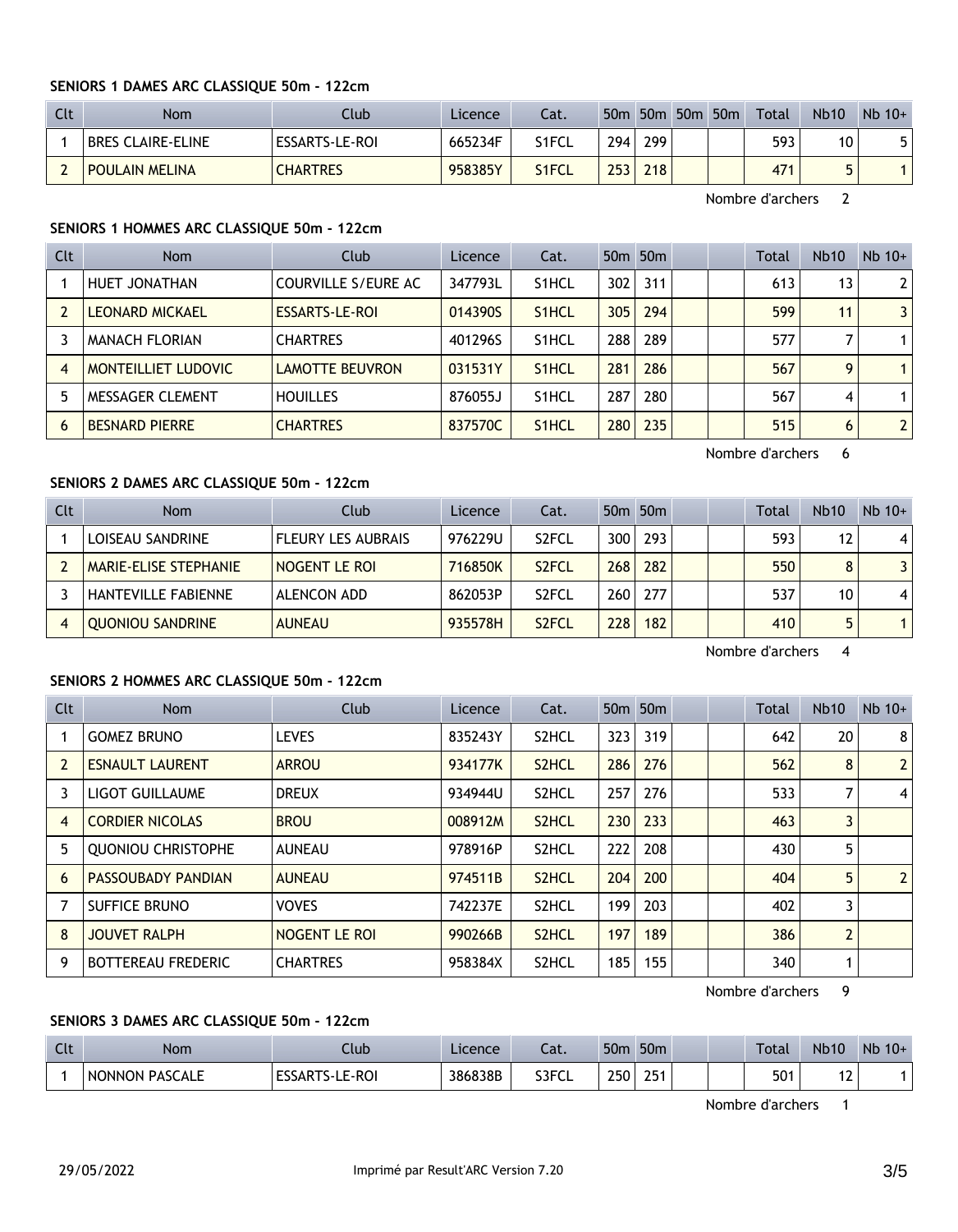## **SENIORS 3 HOMMES ARC CLASSIQUE 50m - 122cm**

| Clt | <b>Nom</b>               | Club                | Licence | Cat.  |     | 50 <sub>m</sub> 50 <sub>m</sub> |  | Total | <b>Nb10</b>     | $Nb$ 10+       |
|-----|--------------------------|---------------------|---------|-------|-----|---------------------------------|--|-------|-----------------|----------------|
|     | <b>COSTENOBLE PASCAL</b> | COURVILLE S/EURE AC | 722329R | S3HCL | 286 | 300                             |  | 586   | 13              | $\overline{2}$ |
|     | <b>GATEAU FREDERIC</b>   | <b>DREUX</b>        | 419473Z | S3HCL | 271 | 283                             |  | 554   | 10 <sup>°</sup> | $\overline{2}$ |
|     | <b>LEBLANC NOEL</b>      | <b>LEVES</b>        | 312907S | S3HCL | 253 | 293                             |  | 546   | 4               | 2              |
| 4   | <b>VIVIEN CHRISTIAN</b>  | <b>VOVES</b>        | 353091V | S3HCL | 278 | 248                             |  | 526   | 8               | 6              |
|     | ROMERO ANTOINE           | <b>BROU</b>         | 001598M | S3HCL | 257 | 248                             |  | 505   | 4               | 2              |

Nombre d'archers 5

# **U21 - JUNIORS HOMMES ARC A POULIES 50m - 122cm**

| $\sim$<br>นเ | Nom                            | Club         | Licence | $-1$<br>-al. | 50 <sub>m</sub> | 50 <sub>m</sub>      |  | Total         | <b>Nb10</b> | Nb<br>$10+$ |
|--------------|--------------------------------|--------------|---------|--------------|-----------------|----------------------|--|---------------|-------------|-------------|
|              | <b>JEREMY</b><br><b>FROGER</b> | <b>VOVES</b> | 913598S | <b>JHCC</b>  | つイに<br>J        | $\mathcal{L}$<br>عدد |  | $\sim$<br>גט. | ៱           | 6           |

Nombre d'archers 1

# **SENIORS 1 HOMMES ARC A POULIES 50m - 122cm**

| 624<br>935828E<br>S <sub>1</sub> HCO<br>744<br>. .<br>--<br><b>242</b><br><b>MICHEL</b><br><b>RAMBOUILLE</b><br><b>BRUN</b><br><u>JIJ</u><br>. . |  |
|--------------------------------------------------------------------------------------------------------------------------------------------------|--|

Nombre d'archers 1

# **SENIORS 2 DAMES ARC A POULIES 50m - 122cm**

| Clt | <b>Nom</b>             | Club                | Licence | Cat.               | 50 <sub>m</sub> | 50 <sub>m</sub> |  | <b>Total</b> | <b>Nb10</b> | $Nb$ 10+ |
|-----|------------------------|---------------------|---------|--------------------|-----------------|-----------------|--|--------------|-------------|----------|
|     | <b>DUPLAN FANNY</b>    | COURVILLE S/EURE AC | 884324X | S2FCO              | 327             | 328             |  | 655          | 26          |          |
|     | <b>BERTHAULT KATIA</b> | <b>VOVES</b>        | 459693S | S <sub>2</sub> FCO | 292             | 308             |  | 600          | 14          |          |

Nombre d'archers 2

# **SENIORS 2 HOMMES ARC A POULIES 50m - 122cm**

| <b>Clt</b> | <b>Nom</b>             | Club                       | Licence | Cat.                           |     | 50 <sub>m</sub> 50 <sub>m</sub> |  | <b>Total</b> | <b>Nb10</b> | $Nb$ 10+       |
|------------|------------------------|----------------------------|---------|--------------------------------|-----|---------------------------------|--|--------------|-------------|----------------|
|            | DUPLAN LUDOVIC         | COURVILLE S/EURE AC        | 428855X | S <sub>2</sub> HCO             | 348 | 352                             |  | 700          | 53          | 24             |
|            | <b>DUPLAN CEDRIC</b>   | <b>COURVILLE S/EURE AC</b> | 428854W | S <sub>2</sub> HC <sub>O</sub> | 345 | 347                             |  | 692          | 48          | 18             |
|            | <b>BIET PATRICK</b>    | <b>CHARTRES</b>            | 224858L | S <sub>2</sub> HCO             | 328 | 322                             |  | 650          | 26          | 7 <sup>1</sup> |
| 4          | <b>FROGER LOIC</b>     | <b>VOVES</b>               | 913595N | S <sub>2</sub> H <sub>CO</sub> | 321 | 329                             |  | 650          | 23          | 9 <sup>1</sup> |
|            | <b>GREUS FREDERIC</b>  | <b>EPERNON</b>             | 776588T | S <sub>2</sub> HCO             | 324 | 317                             |  | 641          | 25          | 7              |
| 6          | <b>REGNIER LAURENT</b> | <b>VOVES</b>               | 208001N | S <sub>2</sub> H <sub>CO</sub> | 319 | 322                             |  | 641          | 18          | 9 <sup>1</sup> |
|            | LOISELET OLIVIER       | <b>RAMBOUILLET</b>         | 848074V | S <sub>2</sub> HCO             | 307 | 302                             |  | 609          | 14          | $\vert$        |

Nombre d'archers 7

# **SENIORS 3 HOMMES ARC A POULIES 50m - 122cm**

| Clt | <b>Nom</b>               | Club               | Licence | Cat.  |                  | 50 <sub>m</sub> 50 <sub>m</sub> |  | Total | <b>Nb10</b> | $Nb$ 10+     |
|-----|--------------------------|--------------------|---------|-------|------------------|---------------------------------|--|-------|-------------|--------------|
|     | <b>BLACHERE OLIVIER</b>  | <b>SURESNES</b>    | 250642M | S3HCO | 338              | 345                             |  | 683   | 41          | 14           |
|     | NEUVEUX JOEL             | <b>RAMBOUILLET</b> | 629602A | S3HCO | 330 <sup>1</sup> | 331                             |  | 661   | 25          | 11           |
|     | <b>JUMEL JEAN-CLAUDE</b> | <b>CHARTRES</b>    | 010949B | S3HCO | 324 <sub>1</sub> | 332                             |  | 656   | 27          | 5.           |
| 4   | <b>FICHET DANIEL</b>     | <b>DREUX</b>       | 842382H | S3HCO | 311              | 324                             |  | 635   | 18          | $\mathbf{2}$ |
|     | SAN JUAN JOSEPH          | <b>AUNEAU</b>      | 605531L | S3HCO | 291              | 269                             |  | 560   | 6           | 2            |